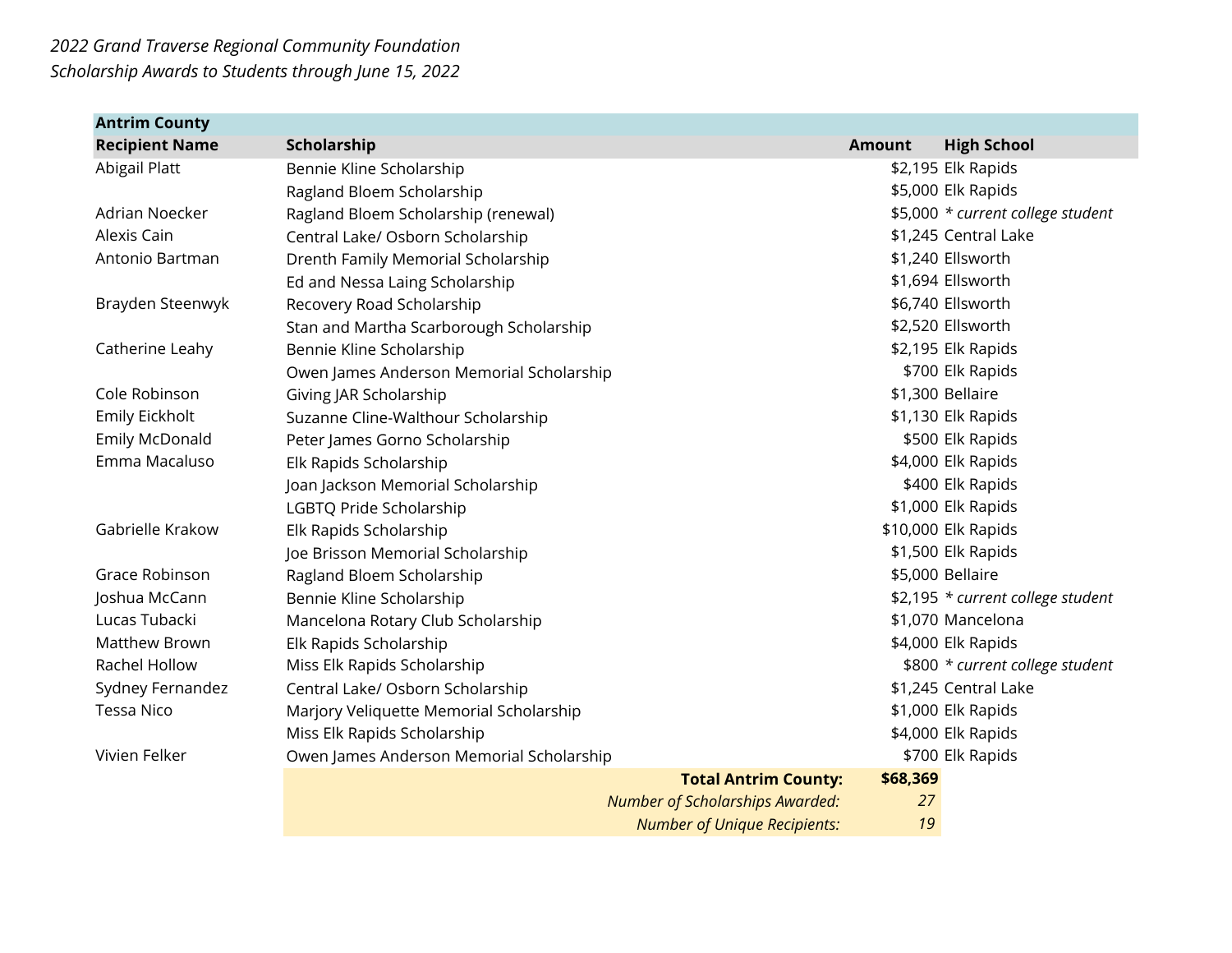| <b>Benzie County</b>  |                                          |                                        |               |                                    |
|-----------------------|------------------------------------------|----------------------------------------|---------------|------------------------------------|
| <b>Recipient Name</b> | Scholarship                              |                                        | <b>Amount</b> | <b>High School</b>                 |
| Alana Kuhlen          | Emily and Frank Smiddy Scholarship       |                                        |               | \$7,500 * current college student  |
|                       | Stan and Martha Scarborough Scholarship  |                                        |               | \$10,000 * current college student |
| Annabelle Fortine     | Zonta- Ann Mapes Scholarship             |                                        |               | \$2,990 * current college student  |
| Elise Johnson         | Kalee Bruce Memorial Scholarship         |                                        |               | \$1,500 Benzie Central             |
| Hannah Markey         | Benzie Central Science Scholarship       |                                        |               | \$1,330 Benzie Central             |
| Olivia Bailey         | Emily and Frank Smiddy Scholarship       |                                        |               | \$5,000 Benzie Central             |
|                       | John Rowland Gehring Science Scholarship |                                        |               | \$560 Benzie Central               |
|                       |                                          | <b>Total Benzie County:</b>            | \$28,880      |                                    |
|                       |                                          | <b>Number of Scholarships Awarded:</b> |               |                                    |
|                       |                                          | <b>Number of Unique Recipients:</b>    | 5             |                                    |

| <b>Grand Traverse County</b> |                                                                 |               |                                   |
|------------------------------|-----------------------------------------------------------------|---------------|-----------------------------------|
| <b>Recipient Name</b>        | Scholarship                                                     | <b>Amount</b> | <b>High School</b>                |
| Abigail Puckett              | AAUW- TC Minnie Votruba Moore Scholarship                       |               | \$2,000 * current college student |
| Abigail Jean                 | Tompkins Scholarship                                            |               | \$3,000 * current college student |
| Ainsley Rosenburg            | Interlochen Women's Club Scholarship                            |               | \$1,000 Traverse City West        |
| Alexa Adams                  | LGBTQ Pride Scholarship                                         |               | \$1,000 Traverse City West        |
|                              | WSH National Honors Society Scholarship                         |               | \$500 Traverse City West          |
| Alexander Shumaker           | Owen P. Williamson Musical Theater Scholarship                  |               | \$400 Traverse City West          |
| Alexandra Maxwell            | TC Central National Honors Society Scholarship                  |               | \$500 Traverse City Central       |
| Ali Teeple                   | Northwest Education Services Career Tech Scholarship (Academic) |               | \$1,500 Career Tech Center        |
| Alix Thorington              | Gordon & Margaret Moores Memorial Scholarship                   |               | \$500 Traverse City West          |
| Alley McKillip               | Earl Chambers Scholarship                                       |               | \$500 Traverse City High          |
| Alyssa Masiewicz             | WSH National Honors Society Scholarship                         |               | \$500 Traverse City West          |
| Amelia Blume                 | Old Mission Peninsula Scholarship                               |               | \$415 Traverse City West          |
| Amelia Rooks                 | Chase Newton O'Black School Culture Scholarship                 |               | \$250 Traverse City West          |
| Amy Jun                      | Ernest B. Isaacsen Scholarship                                  |               | \$1,000 Traverse City West        |
|                              | WSH National Honors Society Scholarship                         |               | \$1,000 Traverse City West        |
| Andrew Hill                  | WSH National Honors Society Scholarship                         |               | \$500 Traverse City West          |
| Andrew Moeggenborg           | WSH National Honors Society Scholarship                         |               | \$500 Traverse City West          |
| Anna Childs                  | Dave Walker Memorial Scholarship                                |               | \$500 Traverse City West          |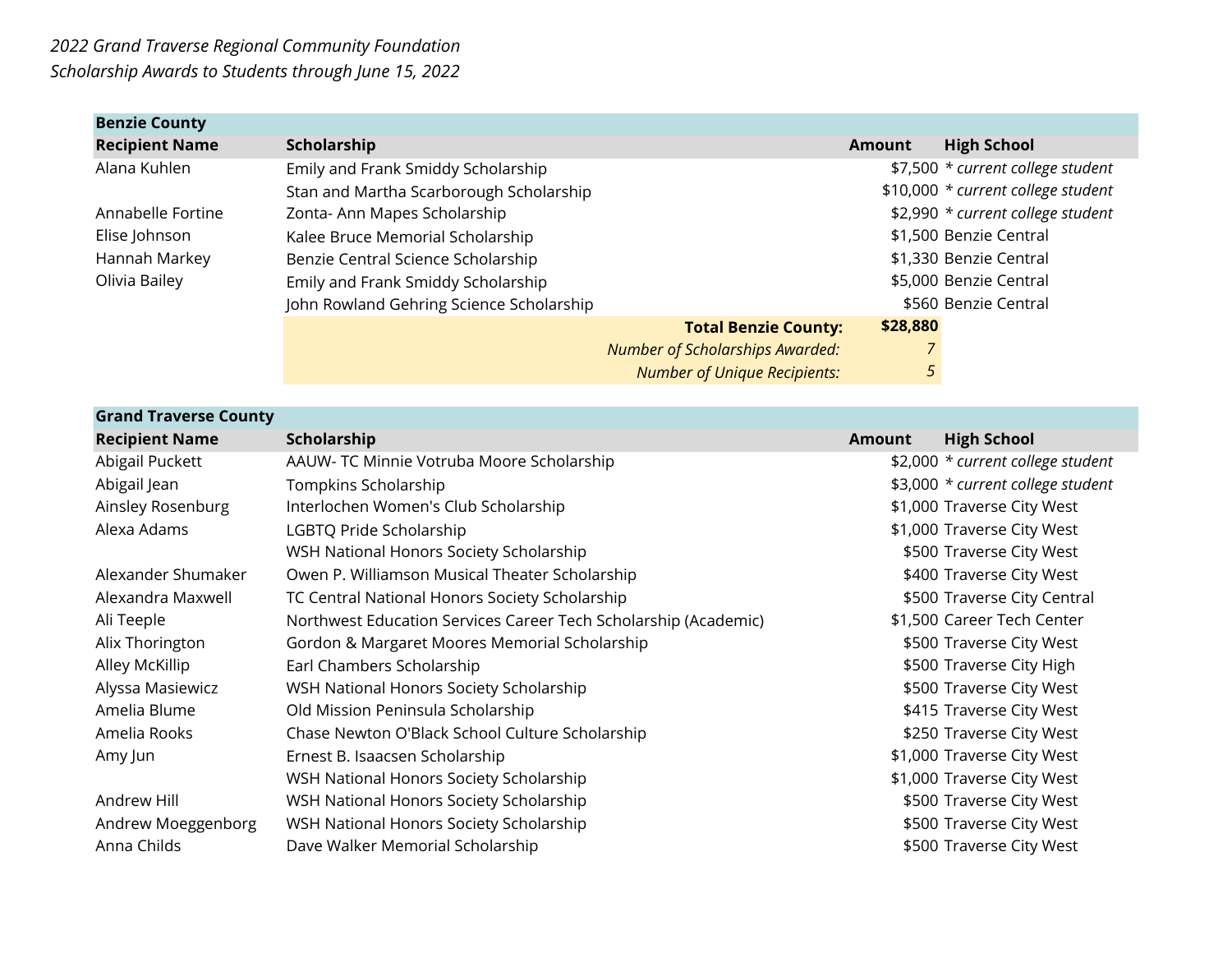| <b>Grand Traverse County</b> |                                                      |               |                                   |
|------------------------------|------------------------------------------------------|---------------|-----------------------------------|
| <b>Recipient Name</b>        | Scholarship                                          | <b>Amount</b> | <b>High School</b>                |
| Anna Racine                  | WSH Academic Boosters Scholarship                    |               | \$500 Traverse City West          |
| Anna Sperry                  | NWS Judith Lang Journalism Scholarship               |               | \$1,000 Traverse City West        |
| Ashlee Conway                | Traverse City Transportation Association Scholarship |               | \$750 * current college student   |
| Ashley Hooper                | Tompkins Scholarship                                 |               | \$4,000 * current college student |
| Ashley McFadden              | TC West High Staff Scholarships                      |               | \$500 Traverse City West          |
| <b>Ashton Thomas</b>         | Ernest B. Isaacsen Scholarship                       |               | \$1,000 Traverse City West        |
|                              | Riopelle/Dowden Technical Scholarship                |               | \$900 Traverse City West          |
|                              | Robert Paul Dost Scholarship                         |               | \$1,480 Traverse City West        |
| Audrey Michael               | WSH National Honors Society Scholarship              |               | \$500 Traverse City West          |
| Austin Rubin                 | Gene's Auto Parts for the GTA Scholarship            |               | \$500 Grand Traverse Academy      |
| Avery McLean                 | Tompkins Scholarship                                 |               | \$2,000 * current college student |
| Benjamin Lober               | WSH National Honors Society Scholarship              |               | \$500 Traverse City West          |
|                              | Patrick J. Carroll Memorial Scholarship              |               | \$740 Traverse City West          |
| Benjamin Schollett           | TC West Student Senate Scholarship                   |               | \$500 Traverse City West          |
|                              | WSH National Honors Society Scholarship              |               | \$500 Traverse City West          |
| Bo Eyre                      | Gene's Auto Parts for the GTA Scholarship            |               | \$2,500 Grand Traverse Academy    |
| <b>Brendan Fowler</b>        | Camp Roy-El Scholarship                              |               | \$2,000 * current college student |
| Brynn Roy                    | TC Central National Honors Society Scholarship       |               | \$500 Traverse City Central       |
| Caitlyn Sienkiewicz          | TC West High Staff Scholarships                      |               | \$500 Traverse City West          |
| Caleb Kouchnerkavich         | Jim Ooley Scholarship                                |               | \$1,000 Traverse City West        |
| Carson Bourdo                | Jim Ooley Scholarship                                |               | \$1,000 Traverse City Central     |
| Catherine Grahl              | WSH National Honors Society Scholarship              |               | \$500 Traverse City West          |
| Chloe Ricker                 | TC West High Key Club Scholarship                    |               | \$250 Traverse City West          |
| Cierra Oakley                | Jerry & Carol Inman Scholarship                      |               | \$1,298 Kingsley                  |
| Cole Maxson                  | WSH National Honors Society Scholarship              |               | \$500 Traverse City West          |
| Daisy Kinney                 | TC West High Staff Scholarships                      |               | \$500 Traverse City West          |
| Damon Livingston             | Kyle Sonnemann Memorial Scholarship                  |               | \$500 Traverse City Central       |
| David Oosse                  | WSH Academic Boosters Scholarship                    |               | \$1,000 Traverse City West        |
| Ella Rintala                 | NWS Robert and Marcy Branski Poetry Scholarship      |               | \$1,000 Traverse City West        |
|                              | TC West High Staff Scholarships                      |               | \$500 Traverse City West          |
| Ellie Carlson                | Tompkins Scholarship                                 |               | \$2,000 * current college student |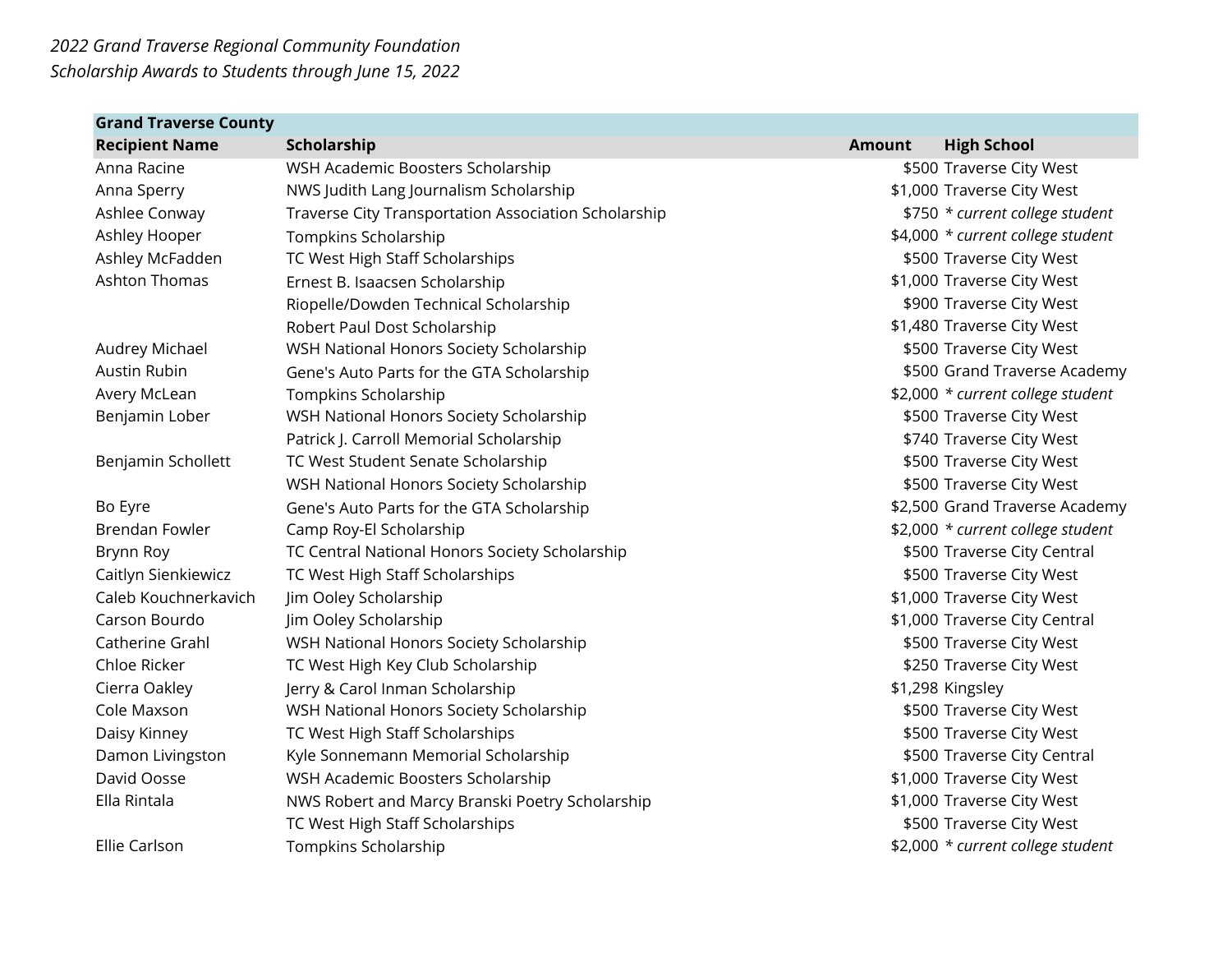| <b>Grand Traverse County</b> |                                                       |               |                                   |
|------------------------------|-------------------------------------------------------|---------------|-----------------------------------|
| <b>Recipient Name</b>        | Scholarship                                           | <b>Amount</b> | <b>High School</b>                |
| Ellie Esman                  | Traverse City Administrators' Association Scholarship |               | \$500 Traverse City West          |
| <b>Emerson Hicks</b>         | Buckley Scholarships- Marie Guyton Valedictorian      |               | \$1,000 Buckley                   |
| Emma Cox                     | Recovery Road Scholarship                             |               | \$6,740 Traverse City West        |
| Emma Hansen                  | Ernest B. Isaacsen Scholarship                        |               | \$1,000 Traverse City West        |
| Eric Calderon Guzman         | TC Central Senior Class Scholarship                   |               | \$500 Traverse City Central       |
| Erin Keenan                  | WSH Academic Boosters Scholarship                     |               | \$500 Traverse City West          |
| Ethan Blaser                 | Sylvester J. Beaton Memorial Scholarship              |               | \$800 Traverse City West          |
| Ethan Ramsey                 | Courtney M. Tilley Memorial Scholarship               |               | \$500 Traverse City Central       |
| Evan Ranger                  | Home Builders Association of the GTA Scholarship      |               | \$400 Traverse City West          |
| Francisco Haas               | Ernest B. Isaacsen Scholarship                        |               | \$1,000 Traverse City Central     |
|                              | TC Central National Honors Society Scholarship        |               | \$500 Traverse City Central       |
| George Parvel                | Jack Edward Allen Memorial Scholarship                |               | \$2,000 Traverse City Central     |
|                              | TC Central National Honors Society Scholarship        |               | \$500 Traverse City Central       |
| Georgia Heintz               | Tompkins Scholarship                                  |               | \$3,000 * current college student |
| Grady Luyt                   | Achievement of Excellence Award                       |               | \$2,000 Traverse City Central     |
|                              | Drake Tester Memorial Scholarship                     |               | \$1,000 Traverse City Central     |
|                              | Michele Vozza More Than Robots Scholarship            |               | \$1,000 Traverse City Central     |
| <b>Grant Neuhardt</b>        | Kenneth M Koch Memorial Scholarship                   |               | \$510 Traverse City Central       |
| Gwendolyn Urbain             | Harold C. Johnson Scholarship                         |               | \$1,000 Traverse City Central     |
| Hunter Laven                 | Gene's Auto Parts for the GTA Scholarship             |               | \$1,000 Grand Traverse Academy    |
| Isabelle Baumann             | Laura Ann Rennie Memorial Scholarship                 |               | \$225 Traverse City West          |
|                              | WSH National Honors Society Scholarship               |               | \$1,000 Traverse City West        |
| Jacob Barley                 | Buckley Scholarships- Eleanor Smith Salutatorian      |               | \$550 Buckley                     |
| Jacob Bruesch                | WSH National Honors Society Scholarship               |               | \$500 Traverse City West          |
| Jamie Cronk                  | WSH Academic Boosters Scholarship                     |               | \$500 Traverse City West          |
| Jayden Stuart                | Susan Ruth Pavelka Memorial Scholarship               |               | \$1,000 Traverse City High        |
| John Hollinger               | Ernest B. Isaacsen Scholarship                        |               | \$1,000 Traverse City West        |
| Jolee Given                  | The Les & Anne Biederman Foundation, Inc. Scholarship |               | \$1,500 Traverse City West        |
| Jonathan Watson              | Recovery Road Scholarship                             |               | \$6,740 Traverse City West        |
|                              | Tompkins Scholarship                                  |               | \$2,000 Traverse City West        |
| Josh Barley                  | Buckley Scholarships- Marie Guyton Leadership         |               | \$550 Buckley                     |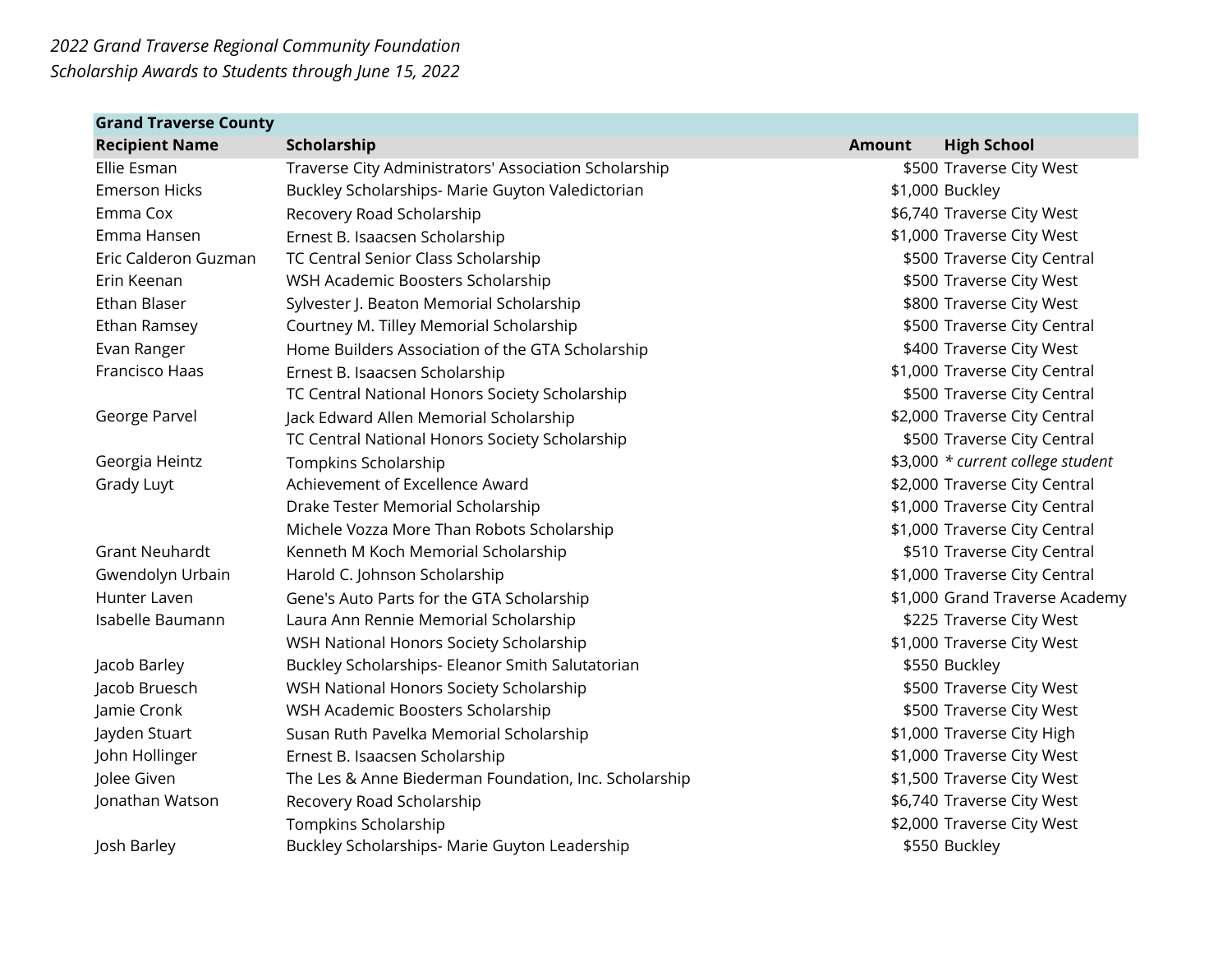| <b>Grand Traverse County</b> |                                                                           |               |                                   |
|------------------------------|---------------------------------------------------------------------------|---------------|-----------------------------------|
| <b>Recipient Name</b>        | Scholarship                                                               | <b>Amount</b> | <b>High School</b>                |
| Joshua Hirschenberger        | Mike Wilde Memorial Scholarship                                           |               | \$500 Traverse City West          |
| Justin Rittenhouse           | Tompkins Scholarship                                                      |               | \$2,000 * current college student |
| Karly Roelofs                | Jerry & Carol Inman Scholarship                                           |               | \$1,298 Kingsley                  |
| Kate Vanbrocklin             | Northwest Education Services Career Tech Scholarship (Tools of the Trade) |               | \$1,500 Career Tech Center        |
| Katelyn Dix                  | Gene's Auto Parts for the GTA Scholarship                                 |               | \$2,500 Grand Traverse Academy    |
| Keagan Reimers               | Drake Tester Memorial Scholarship                                         |               | \$1,000 Traverse City Central     |
| Kerri Berkey                 | Menzel Memorial Scholarship                                               |               | \$430 Traverse City Central       |
| Lauren May                   | Abby Mahan Gartland Memorial Scholarship                                  |               | \$500 Traverse City Central       |
|                              | NWS Leslie Lee Nonfiction Scholarship                                     |               | \$1,000 Traverse City Central     |
| <b>Lauren Priest</b>         | Interlochen Women's Club Scholarship                                      |               | \$1,000 Traverse City West        |
| Layla Engel                  | WSH Academic Boosters Scholarship                                         |               | \$500 Traverse City West          |
| Lillian Gray                 | WSH National Honors Society Scholarship                                   |               | \$500 Traverse City West          |
| Lily Jenkins                 | Drake Tester Memorial Scholarship                                         |               | \$1,000 Traverse City Central     |
| Lily Maki                    | Tompkins Scholarship                                                      |               | \$4,000 Traverse City Central     |
| Lindsey Hart                 | Coach Wayne Hintz Scholarship                                             |               | \$850 Traverse City Central       |
| Logan Sheard                 | Traverse City Administrators' Association Scholarship                     |               | \$500 Traverse City Central       |
| Luke VenHuizen               | Drake Tester Memorial Scholarship                                         |               | \$1,000 Traverse City Central     |
| Mackenzie Cronk              | WSH National Honors Society Scholarship                                   |               | \$500 Traverse City West          |
| Madilyn McLean               | Tompkins Scholarship                                                      |               | \$2,000 * current college student |
| <b>Madison Allen</b>         | TC West High Staff Scholarships                                           |               | \$500 Traverse City West          |
| <b>Madison Briggs</b>        | TC West High Staff Scholarships                                           |               | \$500 Traverse City West          |
| Makenzie Womack              | Ernest B. Isaacsen Scholarship                                            |               | \$1,000 Traverse City West        |
|                              | WSH Academic Boosters Scholarship                                         |               | \$1,000 Traverse City West        |
| Malia Rogers                 | Ernest B. Isaacsen Scholarship                                            |               | \$1,000 Traverse City Central     |
|                              | The Les & Anne Biederman Foundation, Inc. Scholarship                     |               | \$1,500 Traverse City Central     |
| Margaret Worden              | NWS William Montgomery Fiction Scholarship                                |               | \$1,000 Interlochen               |
| Marguerite Church            | Interlochen Women's Club Scholarship                                      |               | \$1,000 Traverse City West        |
| Mark Dunham                  | Home Builders Association of the GTA Scholarship                          |               | \$500 * current college student   |
| Mary Nowosacki               | Jim Ooley Scholarship                                                     |               | \$1,000 Traverse City St. Francis |
| Mason VanderHorn             | The Les & Anne Biederman Foundation, Inc. Scholarship                     |               | \$1,500 Traverse City West        |
| Matthew Horn                 | Traverse City Transportation Association Scholarship                      |               | \$750 * current college student   |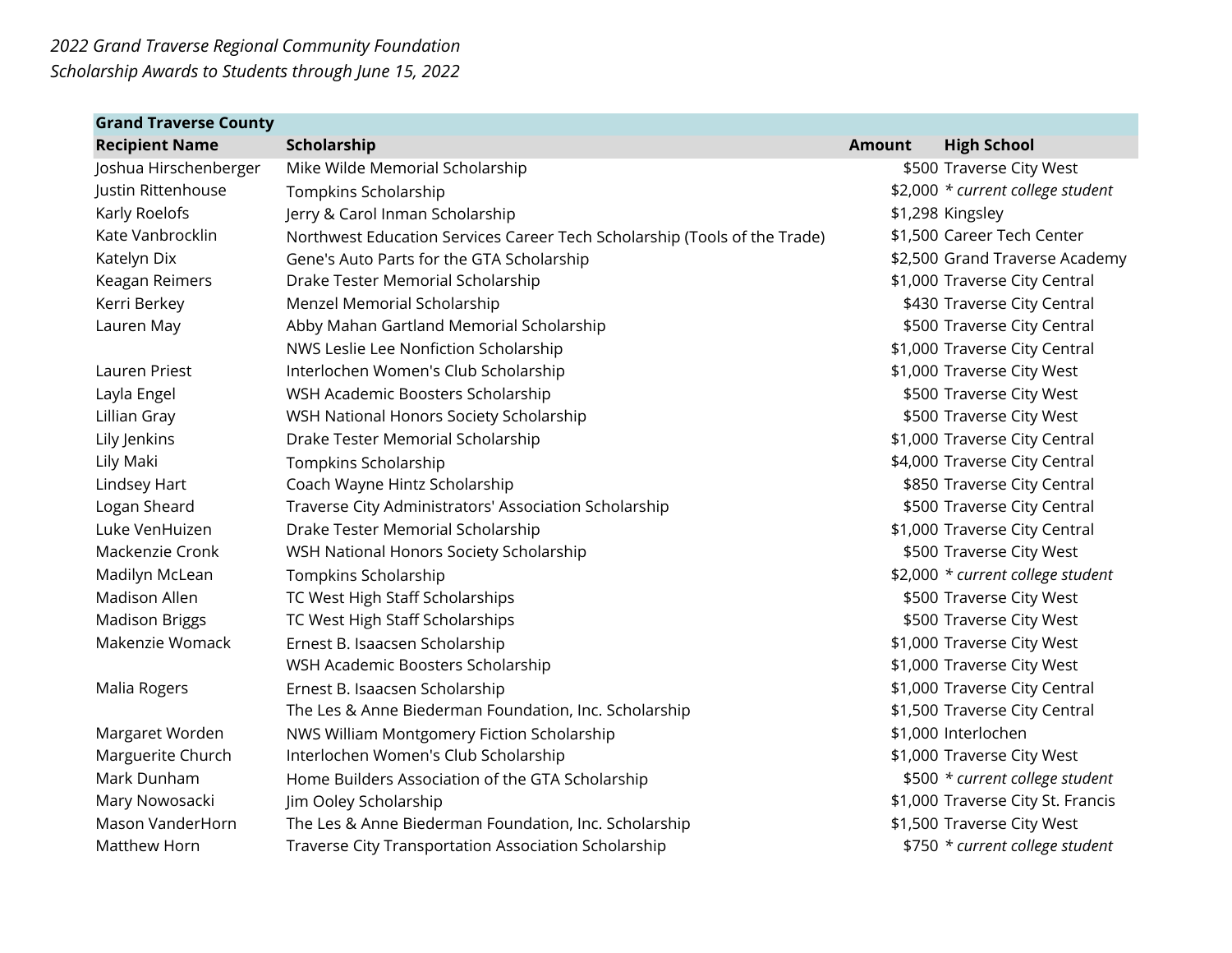| <b>Grand Traverse County</b> |                                                       |               |                                   |
|------------------------------|-------------------------------------------------------|---------------|-----------------------------------|
| <b>Recipient Name</b>        | Scholarship                                           | <b>Amount</b> | <b>High School</b>                |
| Matthew Ochoa                | John W. Rennie Memorial Scholarship                   |               | \$225 Traverse City Central       |
| Matthew Popp                 | Achievement of Excellence Award                       |               | \$2,000 Traverse City West        |
|                              | Tompkins Scholarship                                  |               | \$3,000 Traverse City West        |
| Megan Holm                   | WSH Academic Boosters Scholarship                     |               | \$500 Traverse City West          |
| Meredith Gallagher           | Tompkins Scholarship                                  |               | \$2,000 Traverse City West        |
|                              | WSH Academic Boosters Scholarship                     |               | \$1,000 Traverse City West        |
| Meredith Mead                | Drake Tester Memorial Scholarship                     |               | \$1,000 Traverse City Central     |
| Montgomery Roehler           | WSH Academic Boosters Scholarship                     |               | \$500 Traverse City West          |
| Natalie Dykstra              | Lola M. Zaremba Memorial Scholarship                  |               | \$2,000 Traverse City Central     |
| Nathan Barbera               | Old Mission Peninsula Scholarship                     |               | \$415 Traverse City Central       |
| Olivia Marlow                | Tompkins Scholarship                                  |               | \$1,000 * current college student |
| Olivia Strom                 | Laura Ann Rennie Memorial Scholarship                 |               | \$225 Traverse City Central       |
|                              | TC Central National Honors Society Scholarship        |               | \$500 Traverse City Central       |
| Osman Cayir                  | Home Builders Association of the GTA Scholarship      |               | \$400 * current college student   |
| Parker Waskiewicz            | TC Central Senior Class Scholarship                   |               | \$500 Traverse City Central       |
| Patrick Guiney               | Chase Newton O'Black School Culture Scholarship       |               | \$250 Traverse City West          |
|                              | TC West Scholarship in memory of Carol Bowman         |               | \$500 Traverse City West          |
| Peyton Carlson               | Tompkins Scholarship                                  |               | \$2,000 * current college student |
| Quinn Disbrow                | Mike Wilde Memorial Scholarship                       |               | \$500 Traverse City West          |
|                              | TC West Student Senate Scholarship                    |               | \$500 Traverse City West          |
| <b>Riley Brock</b>           | Home Builders Association of the GTA Scholarship      |               | \$700 Kingsley                    |
| Roy Schlomer                 | TCHS Classes of 1944 and 1945 Scholarship             |               | \$1,000 Traverse City West        |
| Samantha Henkel              | Ernest B. Isaacsen Scholarship                        |               | \$1,000 Traverse City Central     |
| Samuel McDonough             | TC Central Senior Class Scholarship                   |               | \$500 Traverse City Central       |
| Sarah Auger                  | TC Central Senior Class Scholarship                   |               | \$500 Traverse City Central       |
| <b>Scott Harvey</b>          | The Les & Anne Biederman Foundation, Inc. Scholarship |               | \$1,500 Traverse City Central     |
| Shea Harmeson                | Scott Miller Memorial Scholarship                     |               | \$750 Traverse City Central       |
| Tess Vindischman             | Northwest Michigan Osteopathic Scholarship            |               | \$3,000 * current college student |
| <b>Tioloman Traore</b>       | TC Central Senior Class Scholarship                   |               | \$500 Traverse City Central       |
| Treyton Rohloff              | Sylvester J. Beaton Memorial Scholarship              |               | \$800 Traverse City West          |
| True Beeman                  | Jerry & Carol Inman Scholarship                       |               | \$1,298 Kingsley                  |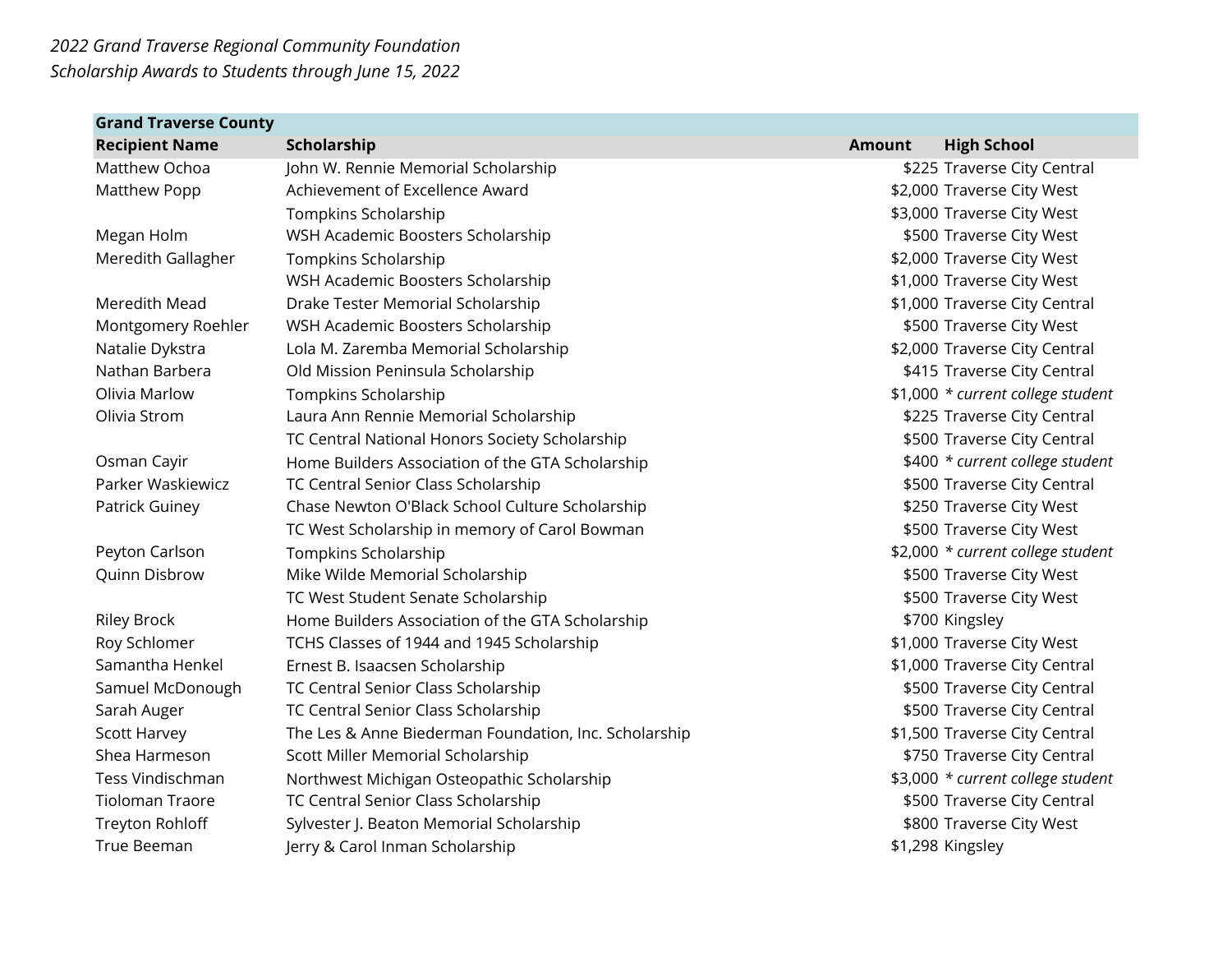| <b>Grand Traverse County</b> |                                           |                                        |               |                               |
|------------------------------|-------------------------------------------|----------------------------------------|---------------|-------------------------------|
| <b>Recipient Name</b>        | Scholarship                               |                                        | <b>Amount</b> | <b>High School</b>            |
| William Galsterer            | Brock Safronoff Scholarship               |                                        |               | \$500 Traverse City Central   |
| William Stanton              | John W. Rennie Memorial Scholarship       |                                        |               | \$225 Traverse City West      |
| <b>Zachary Spiers</b>        | Robert Bursian Memorial Scholarship       |                                        |               | \$500 Traverse City High      |
| Zakyah Ellis                 | TCHS Classes of 1944 and 1945 Scholarship |                                        |               | \$1,000 Traverse City Central |
|                              |                                           | <b>Total Grand Traverse County:</b>    | \$154,114     |                               |
|                              |                                           | <b>Number of Scholarships Awarded:</b> | 146           |                               |
|                              |                                           | <b>Number of Unique Recipients:</b>    | 125           |                               |

| Kalkaska County       |                                                  |                                          |                                 |
|-----------------------|--------------------------------------------------|------------------------------------------|---------------------------------|
| <b>Recipient Name</b> | Scholarship                                      | <b>Amount</b>                            | <b>High School</b>              |
| Anna Durfee           | Ernest B. Isaacsen Scholarship                   |                                          | \$1,000 Forest Area             |
|                       | Giving JAR Scholarship                           |                                          | \$1,300 Forest Area             |
|                       | Riopelle/Dowden Technical Scholarship            |                                          | \$900 Forest Area               |
| Jeff Chase            | Home Builders Association of the GTA Scholarship |                                          | \$500 * current college student |
| Madelyn Luke          | Scott Day Memorial Scholarship                   |                                          | \$1,000 Kalkaska                |
| Taylor Bissell        | Ed and Nessa Laing Scholarship                   |                                          | \$1,694 Kalkaska                |
|                       |                                                  | \$6,394<br><b>Total Kalkaska County:</b> |                                 |
|                       | <b>Number of Scholarships Awarded:</b>           | 6                                        |                                 |
|                       |                                                  | 4<br><b>Number of Unique Recipients:</b> |                                 |